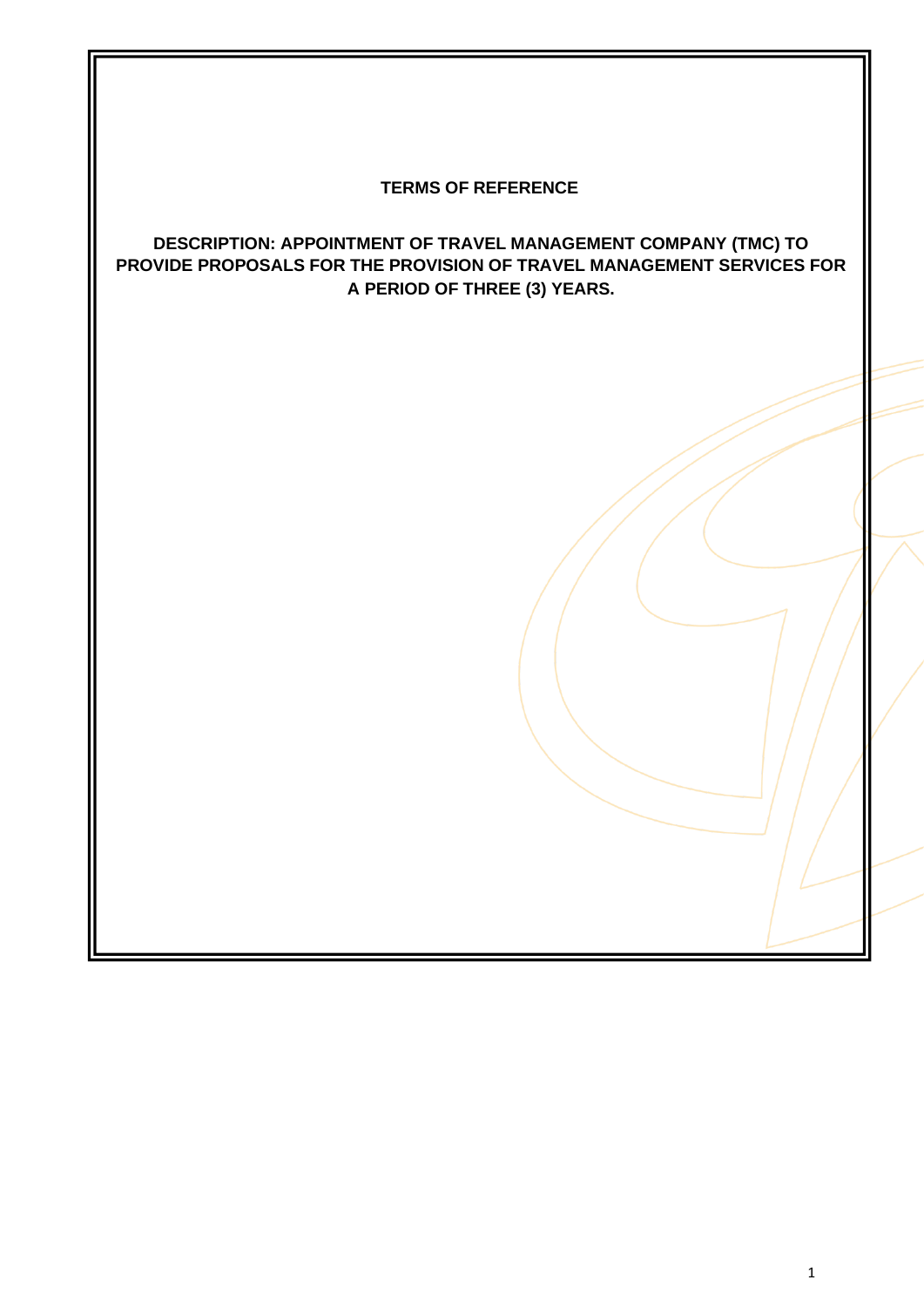

# **1. BACKGROUND**

- **1.1** The **Insurance Sector Education and Training Authority (INSETA**) is a public entity listed schedule 3A of the PFMA and was established in March 2000. The INSETA must, in accordance with any prescribed requirements to perform in accordance with the Skills Development Act (SDA), the Skills Development Levies Act (SDLA) any other relevant legislation and the Constitution.
- **1.2 Insurance Sector Education and Training Authority (INSETA)** has a detailed evaluation methodology premised on Treasury Regulation 16A3 promulgated under Section 76 of the Public Finance Management Act, 1999 (Act, No. 1 of 1999), and the Broad-Based Black Economic Empowerment Act, 2003 (Act, No. 53 of 2003).
- **1.3** The objective of this request is to appoint a professional and accredited service provider to provide a Travel Management Service to INSETA *(as and when required)* for a period of three (3) years.

## **2. SITUATION ANALYSIS**

- **2.1 Insurance Sector Education and Training Authority (INSETA)** currently uses **XL Nexus Travel Management** to manage the travel requisition and travel expense processes within the travel management lifecycle. The travel requisition process is currently a semi-automated process. The travel requisition is manually captured on forms that go through a manual authorisation approval procedure and are then forwarded to the **INSETA** travel co-ordinator. The **INSETA** travel co-ordinator captures the requisition into **XL Nexus Travel** which goes through an approval workflow process and then through to the travel management company for travel booking.
- **2.2 INSETA's** primary objective in issuing this RFP is to enter into agreement with a successful bidder(s) who will achieve the following:
	- 2.2.1 Provide **INSETA** with the travel management services that are consistent and reliable and will maintain a high level of traveller satisfaction in line with the service levels.
	- 2.2.2 Achieve significant cost savings for **INSETA** without any degradation in the services.
	- 2.2.3 Appropriately contain **INSETA's** risk and traveller risk.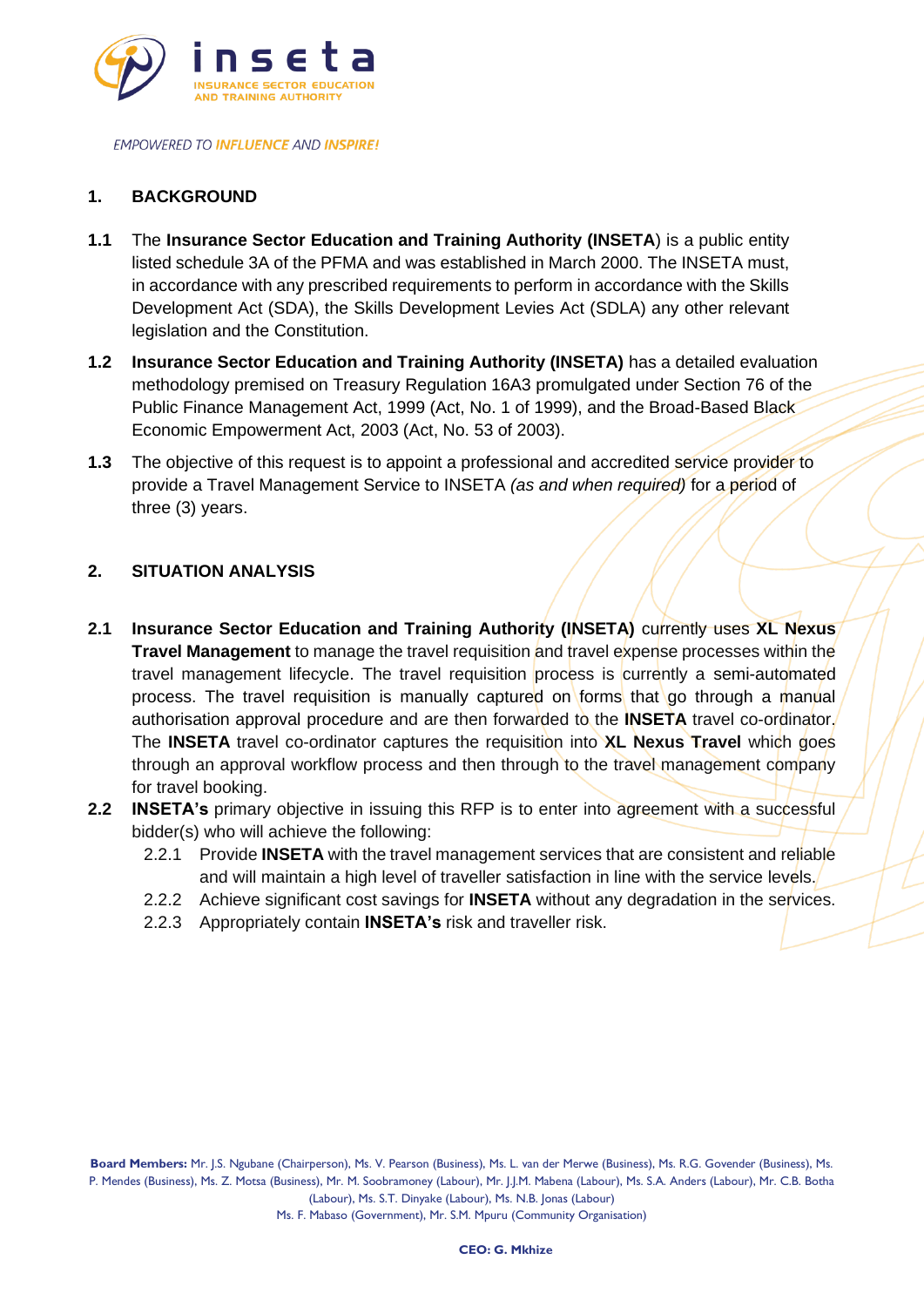

**2.3** The current **INSETA** total volumes per annum includes air travel, accommodation, car hire, forex, conference, etc. The table below details the number of transactions for the FY **2021/2022** as follows:

| <b>Service Category</b>              | <b>Estimated</b><br><b>Expenditure per</b><br><b>Annum</b> | <b>Estimated No of Turns</b><br>per Annum |
|--------------------------------------|------------------------------------------------------------|-------------------------------------------|
| Accommodation (Acc)                  | R270 136,62                                                | 98                                        |
| Accommodation Bill Back Fee (Bbf)    | R6 510,00                                                  | 97                                        |
| Accommodation Service Fee (Asf)      | R8 556,00                                                  | 97                                        |
| After Hours Domestic (Aft)           | R5 175,00                                                  | $+0$                                      |
| Car Hire (Car)                       | R257 330,66                                                | 151                                       |
| Car Hire Billback Fee (Cbb)          | R5 040,00                                                  | 74                                        |
| Car hire Service Fee (Csf)           | R5 336,00                                                  | 60                                        |
| Conference (Con)                     | R723 567,73                                                | 7                                         |
| Conference Billback Fee (Cob)        | R210,00                                                    | 3                                         |
| Domestic Air Travel (Dom)            | R <sub>0</sub> ,00                                         | 118                                       |
| Domestic Airline (Dms)               | R693,81                                                    | $\mathbf{1}$                              |
| Domestic Service Fee (Dsf)           | R <sub>13</sub> 202,00                                     | 100                                       |
| Fuel Charges (Fue)                   | R8856,13                                                   | 13                                        |
| Insurance (Ins)                      | R <sub>450</sub> ,00                                       | 1                                         |
| International Air Travel (Int)       | R24 597,76                                                 | 5                                         |
| International Air Travel S/Fee (Inf) | R700,00                                                    | 4                                         |
| Parking (Prk)                        | R9 000,00                                                  | 19                                        |
| Parking Bill Back Fee (Pbb)          | R1 330,00                                                  | 19                                        |
| Parking Service Fee (Par)            | R546,25                                                    | 19                                        |
| Transfer Bill Back Fee (Tbb)         | R70,00                                                     | $\overline{1}$                            |
| <b>Transfer Service Fees (Tsf)</b>   | R488,75                                                    | 17                                        |
| Transfers (Trf)                      | R36 040,00                                                 | 17                                        |
| <b>Grand Total</b>                   | R1 377 836,71                                              | 931                                       |

**Note:** *These figures are projections based on the current trends and they may change during the tenure of the contract. The figures are meant for illustration purposes to assist the bidders to prepare their proposal.*

## **3. DELIVERABLES**

**3.1** The travel services will be provided to all Travellers travelling on behalf of **INSETA**, locally and or internationally. This will include employees and contractors, consultants, and clients *(not limited)* where the agreement is that **INSETA** is responsible for the arrangement and cost of travel.

**Board Members:** Mr. J.S. Ngubane (Chairperson), Ms. V. Pearson (Business), Ms. L. van der Merwe (Business), Ms. R.G. Govender (Business), Ms. P. Mendes (Business), Ms. Z. Motsa (Business), Mr. M. Soobramoney (Labour), Mr. J.J.M. Mabena (Labour), Ms. S.A. Anders (Labour), Mr. C.B. Botha (Labour), Ms. S.T. Dinyake (Labour), Ms. N.B. Jonas (Labour)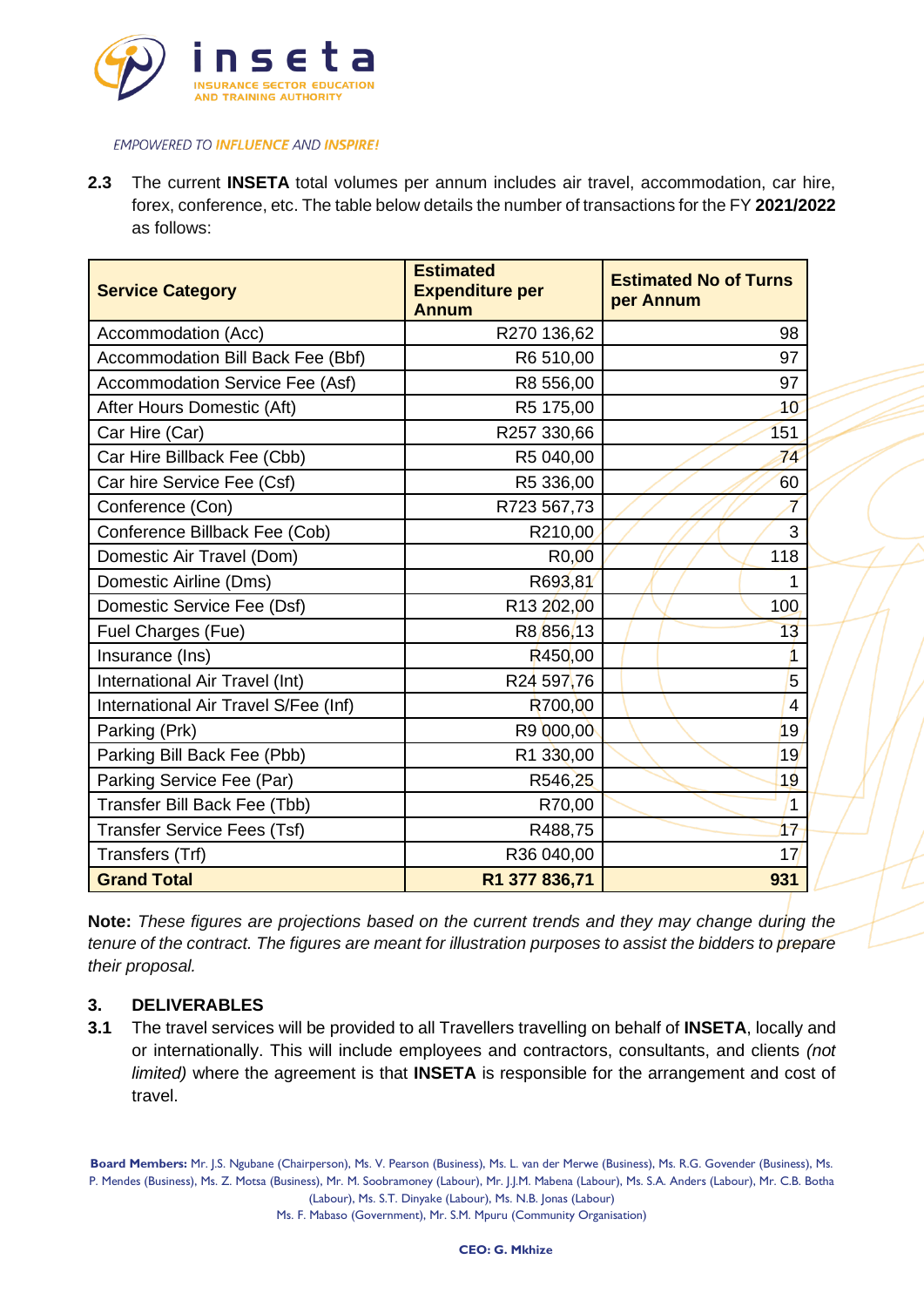

- **3.2** Provide travel management services during normal office hours (Monday to Friday 8h30 17h00) and provide after hours and emergency services as stipulated in paragraph above.
- **3.3** Familiarisation with current **INSETA** travel business processes.
- **3.4** Familiarisation with current travel suppliers and negotiated agreements that are in place between **INSETA** and third parties. Assist with further negotiations for better deals with travel service providers.
- **3.5** Familiarisation with current INSETA Travel Policy and implementations of controls to ensure compliance.
- **3.6** Penalties incurred as a result of the inefficiency or fault of a travel consultant will be for the TMC's account, subject to the outcome of a formal dispute process.
- **3.7** Provide a facility (web based on-line booking tool) for **INSETA** to update their travellers' profiles and implement bookings as well as required approvals.
- **3.8** Manage the third-party service providers by addressing service failures and complaints against these service providers.
- **3.9** Consolidate all invoices from travel suppliers.
- **3.10** Provide a detailed transition plan for implementing the service without service interruptions and engage with the incumbent service provider to ensure a smooth transition.

## **4. RESERVATIONS**

## **4.1 The Travel Management Company will**:

- 4.1.1 Receive travel requests from travellers and/or travel bookers, respond with quotations (confirmations) and availability. Upon the receipt of the relevant approval, the travel agent will issue the required e-tickets and vouchers immediately and send it to the travel booker and traveller via the agreed communication medium always endeavour to make the most cost-effective travel arrangements based on the request from the traveller and/or travel booker.
- 4.1.2 Apprise themselves of all travel requirements for destinations to which travellers will be travelling and advise the Traveller of alternative plans that are more cost effective and more convenient where necessary.
- 4.1.3 Obtain a minimum of three (3) price comparisons for all travel requests where the routing or destination permits*. (Where applicable, approval must be sort, for less than 3 quotations)*
- 4.1.4 Book the negotiated discounted fares and rates where possible, must keep abreast of carrier schedule changes as well as all other alterations and new conditions affecting travel and make appropriate adjustments for any changes in flights schedules prior to or during the traveller's official trip.
- 4.1.5 When necessary, e-tickets and billing shall be modified and reissued to reflect these changes.

**Board Members:** Mr. J.S. Ngubane (Chairperson), Ms. V. Pearson (Business), Ms. L. van der Merwe (Business), Ms. R.G. Govender (Business), Ms. P. Mendes (Business), Ms. Z. Motsa (Business), Mr. M. Soobramoney (Labour), Mr. J.J.M. Mabena (Labour), Ms. S.A. Anders (Labour), Mr. C.B. Botha (Labour), Ms. S.T. Dinyake (Labour), Ms. N.B. Jonas (Labour)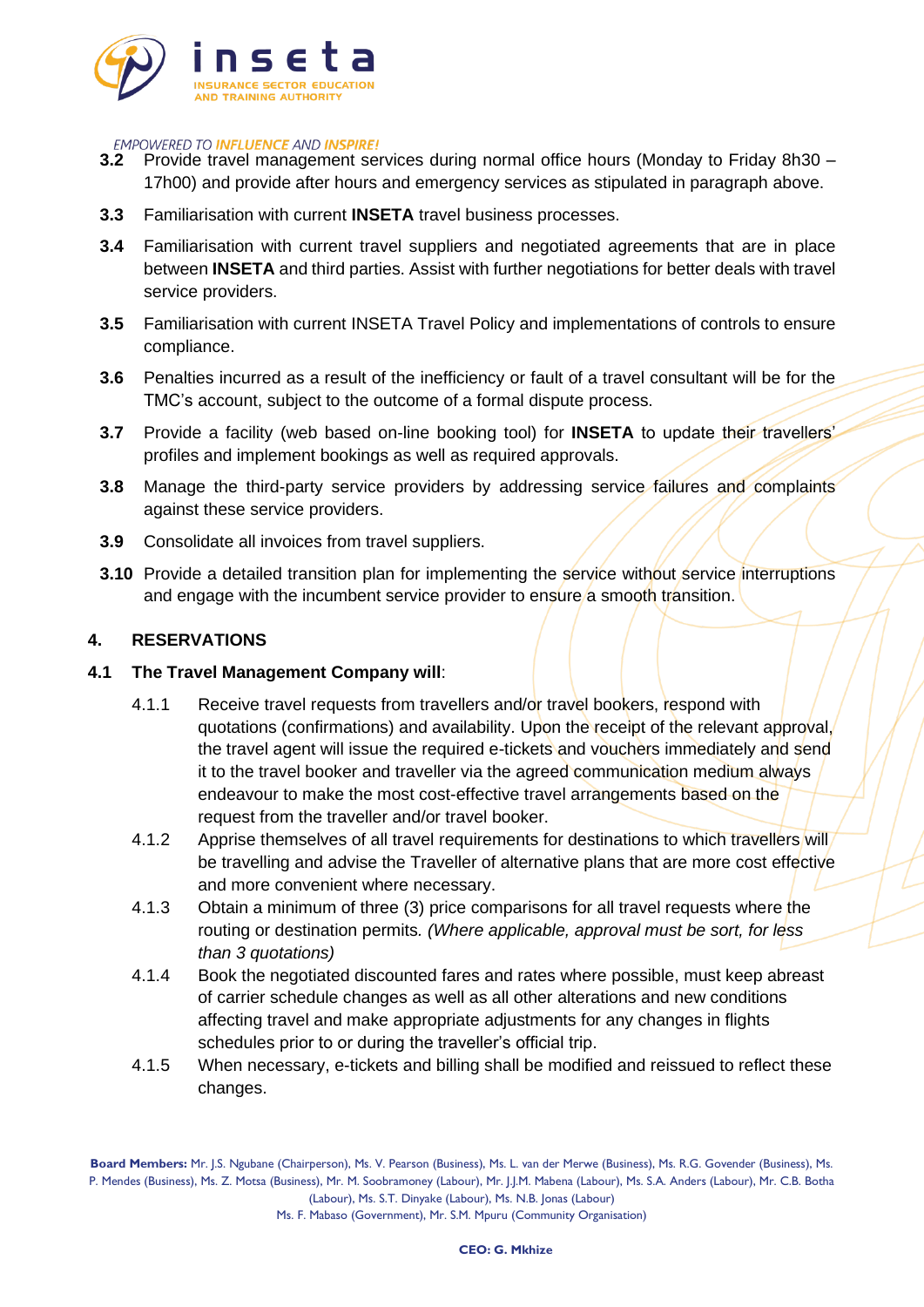

- 4.1.6 Book parking facilities at the airports where required for the duration of the travel.
- 4.1.7 Respond timely and process all queries, requests, changes, and cancellations timeously and accurately.
- 4.1.8 Must be able to facilitate group bookings (e.g., for meetings, conferences, events, etc.)
	- a) Must issue all necessary travel documents, itineraries, and vouchers timeously to traveller(s) prior to departure dates and times.
	- b) Advise the Traveller of all visa and inoculation requirements well in advance.
	- c) Assist with the arrangement of foreign currency and the issuing of travel insurance for international trips where required.
	- d) Facilitate any reservations that are not bookable on the Global Distribution System (GDS).
- 4.1.9 Facilitate the bookings that are generated through their own or third party Online Booking Tool (OBT) where it can be implemented.
- 4.1.10 Note that, unless otherwise stated, all cases include domestic, regional and international travel bookings.
- 4.1.11 Visa applications will not be the responsibility of the TMC; however, the relevant information must be supplied to the traveller(s) where visas will be required.
- 4.1.12 Negotiated airline fares, accommodation establishment rates, car rental rates, etc, that are negotiated directly or established by National Treasury or by **INSETA** are non-commissionable, where commissions are earned for **INSETA** bookings all these commissions should be returned to **INSETA** on a quarterly basis.
- 4.1.13 Ensure confidentiality in respect of all travel arrangements and concerning all persons requested by **INSETA.**
- 4.1.14 Timeous submission of proof that services have been satisfactorily delivered (invoices) as per **INSETA's** instructions

# **5. AIR TRAVEL**

- **5.1** The TMC must be able to book full-service carriers as well as low-cost carriers.
- **5.2** The TMC will book the most cost-effective airfares possible for domestic travel, for international flights, the airline which provides the most cost-effective and practical routings may be used.
- **5.3** The TMC should obtain three or more price comparisons where applicable to present the most cost effective and practical routing to the Traveller.
- **5.4** The airline ticket should include the applicable airline agreement number as well as the individual loyalty program number of the Traveller (if applicable).
- **5.5** Airline tickets must be delivered electronically (SMS and/or email format/or any other application or platform) to the traveller(s) and travel bookers promptly after booking before the departure times.

**Board Members:** Mr. J.S. Ngubane (Chairperson), Ms. V. Pearson (Business), Ms. L. van der Merwe (Business), Ms. R.G. Govender (Business), Ms. P. Mendes (Business), Ms. Z. Motsa (Business), Mr. M. Soobramoney (Labour), Mr. J.J.M. Mabena (Labour), Ms. S.A. Anders (Labour), Mr. C.B. Botha (Labour), Ms. S.T. Dinyake (Labour), Ms. N.B. Jonas (Labour)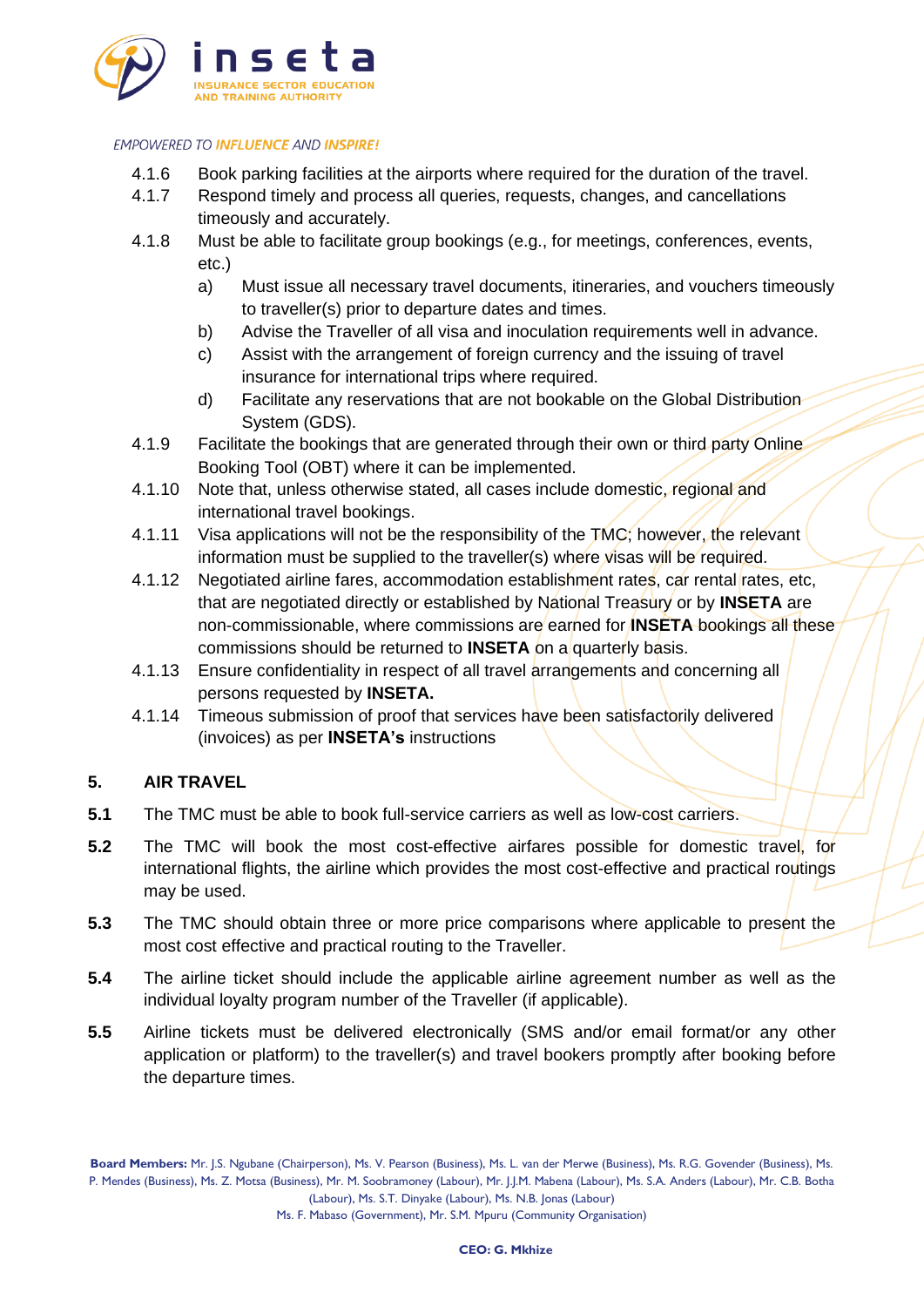

- **5.6** The TMC will also assist with the booking of charters for VIPs (Very Important People/Persons) utilising the existing transversal term contract where applicable as well as the sourcing of alternative service providers for other charter requirements.
- **5.7** The TMC will be responsible for the tracking and management of unused e-tickets as per agreement with the institution and provide a report on refund management once a quarter.
- **5.8** The TMC must during their report period provide proof that bookings were made against the discounted rates on the published fairs where applicable.
- **5.9** Ensure that travellers are always informed of any travel news regarding airlines (like baggage policies, checking in arrangements, etc.)
- **5.10** Assist with lounge access if and when required.
- **5.11** Negotiated corporate rates. Should there be no rate agreement in place in the destination, or should the contracted establishment be unable to accommodate the traveller, the TMC will source suitable accommodation bearing in mind the requirement of convenience for the traveller and conformation with acceptable costs, or as stipulated in written directives issued from time to time by the National treasury or **INSETA.**
- **5.12** Accommodation vouchers must be issued to all **INSETA** travellers for accommodation bookings and must be invoiced to **INSETA** as per arrangement. Such invoices must be supported by a copy of the original hotel accommodation charges.
- **5.13** The TMC must during their report period provide proof, where applicable, that accommodation rates were booked within the maximum allowable rates as per the cost containment instruction of the National Treasury.
- **5.14** Cancellation of accommodation bookings must be done promptly to guard against no show and late cancellation fees.

### **6. ACCOMMODATION**

- **6.1** The TMC will obtain price comparisons within the maximum allowable rate matrix as per the cost containment instruction of the National Treasury.
- **6.2** The TMC will obtain three price comparisons from accommodation establishments that provide the best available rate within the maximum allowable rate and that is located as close as possible to the venue or office or location or destination of the traveller*. (Where applicable or seek approval where less than 3 quotations are obtained)*
- **6.3** This includes planning, booking, confirming, and amending of accommodation with any establishment (hotel group, private hotel, guest house or Bed & Breakfast) in accordance with **INSETA's** travel policy.
- **6.4** Travellers may only stay at accommodation establishments with which **Inseta Sector Education and Training Authority (INSETA)** has been negotiated by TMC which must obtain price comparisons within the maximum allowable rate matrix as per the cost containment instruction of the National Treasury.

**Board Members:** Mr. J.S. Ngubane (Chairperson), Ms. V. Pearson (Business), Ms. L. van der Merwe (Business), Ms. R.G. Govender (Business), Ms. P. Mendes (Business), Ms. Z. Motsa (Business), Mr. M. Soobramoney (Labour), Mr. J.J.M. Mabena (Labour), Ms. S.A. Anders (Labour), Mr. C.B. Botha (Labour), Ms. S.T. Dinyake (Labour), Ms. N.B. Jonas (Labour)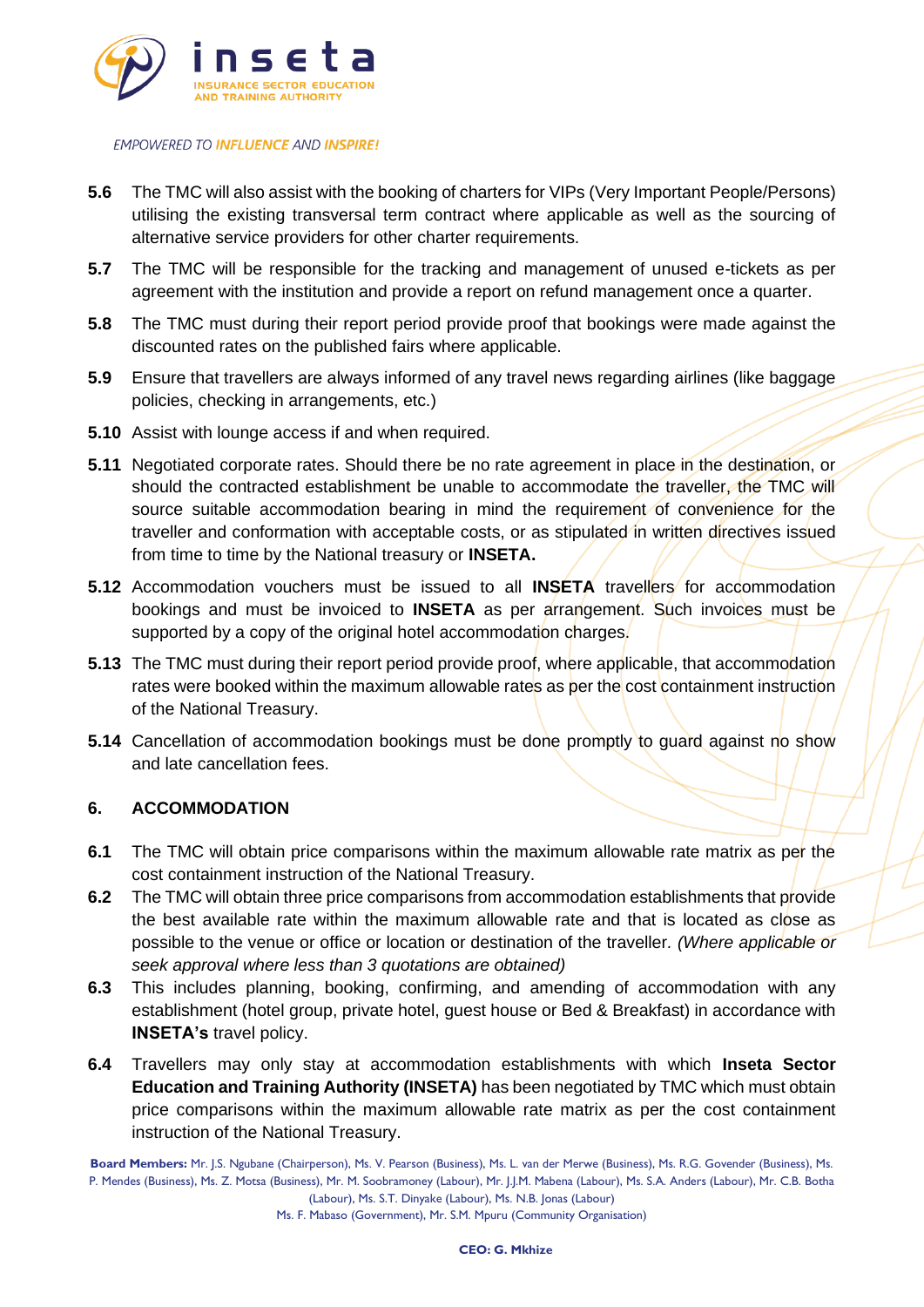

- **6.5** The TMC will obtain three price comparisons from accommodation establishments that provide the best available rate within the maximum allowable rate and that is located as close as possible to the venue or office or location or destination of the traveller
- **6.6** This includes planning, booking, confirming corporate rates.
- **6.7** Should there be no rate agreement in place in the destination, or should the contracted establishment be unable to accommodate the traveller, the TMC will source suitable accommodation bearing in mind the requirement of convenience for the traveller and Conformation with acceptable costs, or as stipulated in written directives issued from time to time by the National treasury or **INSETA.**
- **6.8** Accommodation vouchers must be issued to all **INSETA** travellers for accommodation bookings and must be invoiced to **INSETA** as per arrangement. Such invoices must be supported by a copy of the original hotel accommodation charges.
- **6.9** The TMC must during their report period provide proof, where applicable, that accommodation rates were booked within the maximum allowable rates as per the cost containment instruction of the National Treasury.
- **6.10** Cancellation of accommodation bookings must be done promptly to guard against no show and late cancellation fees.

#### **7. CAR RENTAL AND SHUTTLE SERVICES**

- **7.1** The TMC will book the approved category vehicle in accordance with the **INSETA** Travel Policy with the appointed car rental service provider from the closest rental location (airport, hotel and venue). *(Any penalties in the form of the travel fines must sent to the individual must be billed to the driver of the vehicle)*
- **7.2** The travel consultant should advise the Traveller on the best time and location for collection and return considering the Traveller's specific requirements.
- **7.3** The TMC must ensure that relevant information is shared with travellers regarding rental vehicles, like e-tolls, refuelling, keys, rental agreements, damages, and accidents, etc.
- **7.4** For international travel the TMC may offer alternative ground transportation to the Traveller that may include rail, buses, and transfers.
- **7.5** The TMC will book transfers in line with the **INSETA** Travel Policy with the appointed and/or alternative service providers. Transfers can also include bus and coach services etc.
- **7.6** The TMC should manage shuttle companies on behalf of the **INSETA** and ensure compliance with minimum standards. The TMC should also assist in negotiating better rates with relevant shuttle companies.
- **7.7** The TMC must during their report period provide proof that negotiated rates were booked, where applicable.

**Board Members:** Mr. J.S. Ngubane (Chairperson), Ms. V. Pearson (Business), Ms. L. van der Merwe (Business), Ms. R.G. Govender (Business), Ms. P. Mendes (Business), Ms. Z. Motsa (Business), Mr. M. Soobramoney (Labour), Mr. J.J.M. Mabena (Labour), Ms. S.A. Anders (Labour), Mr. C.B. Botha (Labour), Ms. S.T. Dinyake (Labour), Ms. N.B. Jonas (Labour)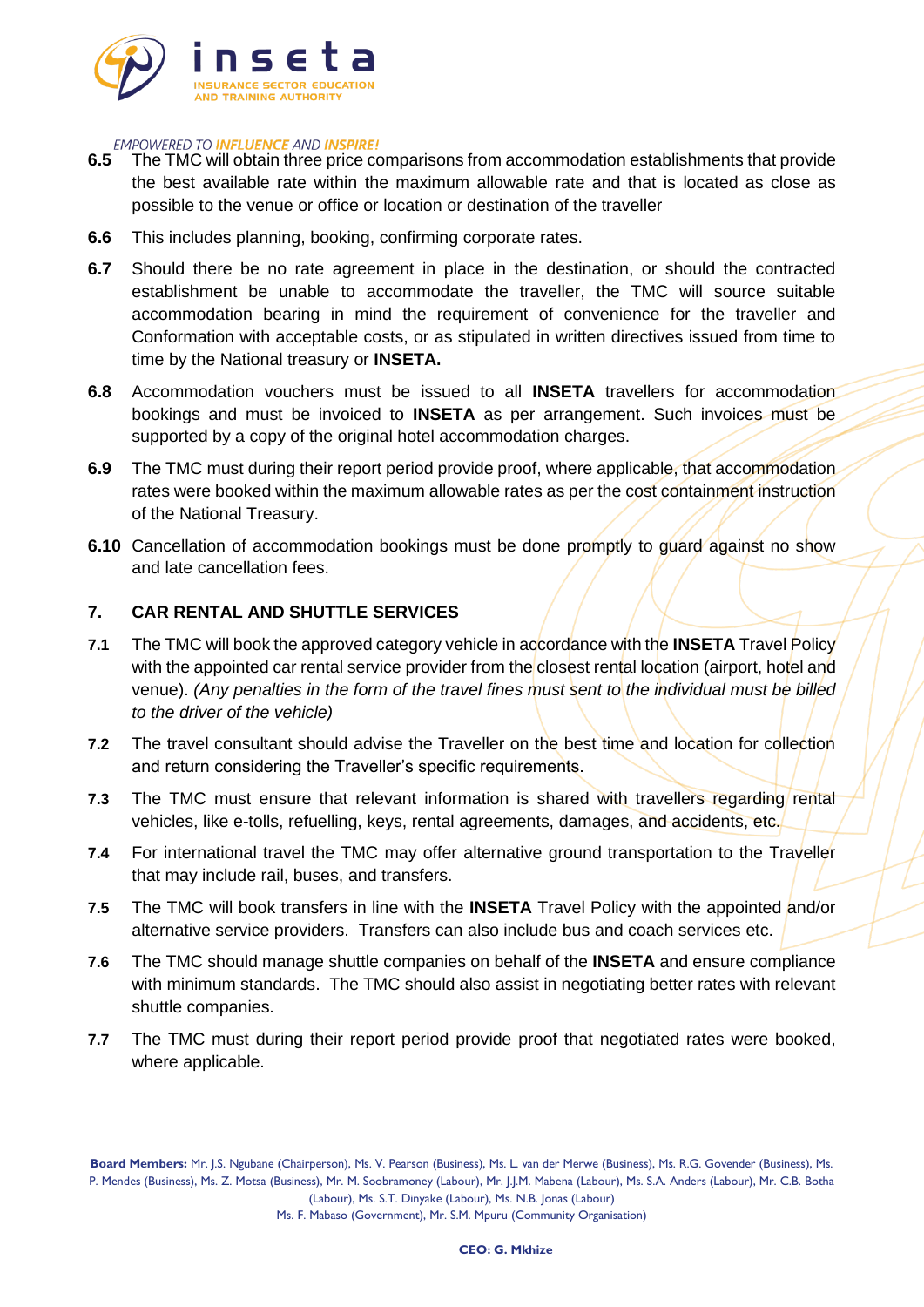

## **8. AFTER HOURS AND EMERGENCY SERVICES**

- **8.1** The TMC must provide a consultant or team of consultants to assist Travellers with after hours and emergency reservations and changes to travel plans.
- **8.2** A dedicated consultant/s must be available to assist VIP/Executive Travellers with after hour or emergency assistance.
- **8.3** After hours' services must be provided from Monday to Friday outside the official hours (17h00 to 8h30) and twenty-four (24) hours on weekends and Public Holidays.
- **8.4** A call centre facility or after hours contact number (SMS and/or email format/or any other applications or platform) should be available to all travellers so that when required, unexpected changes to travel plans can be made and emergency bookings attended to.
- **8.5** The Travel Management Company must have a standard operating procedure for managing after hours and emergency services. This must include purchase order generation of the request within 24 hours.

## **9. COMMUNICATION**

- **9.1** The TMC may be requested to conduct workshops and training sessions for Travel Bookers of **INSETA with** +/- 150 employees. *(Must be included in the total cost for the duration of the contract – as and when required)*
- **9.2** All enquiries must be investigated, and prompt feedback be provided in accordance with the Service Level Agreement.
- **9.3** The TMC must ensure sound communication with all stakeholders. Link the business traveller, travel coordinator, travel management company in one smooth continuous workflow.

## **10. FINANCIAL MANAGEMENT**

- **10.1** The TMC must implement the rates negotiated by **INSETA** with travel service providers or the discounted air fares, or the maximum allowable rates established by the National Treasury where applicable.
- **10.2** The TMC will be responsible to manage the service provider accounts. This will include the timely receipt of invoices to be presented to **INSETA** for payment within the agreed time period.
- **10.3** Enable savings on total annual travel expenditure and this must be reported, and proof provided during monthly and quarterly reviews.

**Board Members:** Mr. J.S. Ngubane (Chairperson), Ms. V. Pearson (Business), Ms. L. van der Merwe (Business), Ms. R.G. Govender (Business), Ms. P. Mendes (Business), Ms. Z. Motsa (Business), Mr. M. Soobramoney (Labour), Mr. J.J.M. Mabena (Labour), Ms. S.A. Anders (Labour), Mr. C.B. Botha (Labour), Ms. S.T. Dinyake (Labour), Ms. N.B. Jonas (Labour)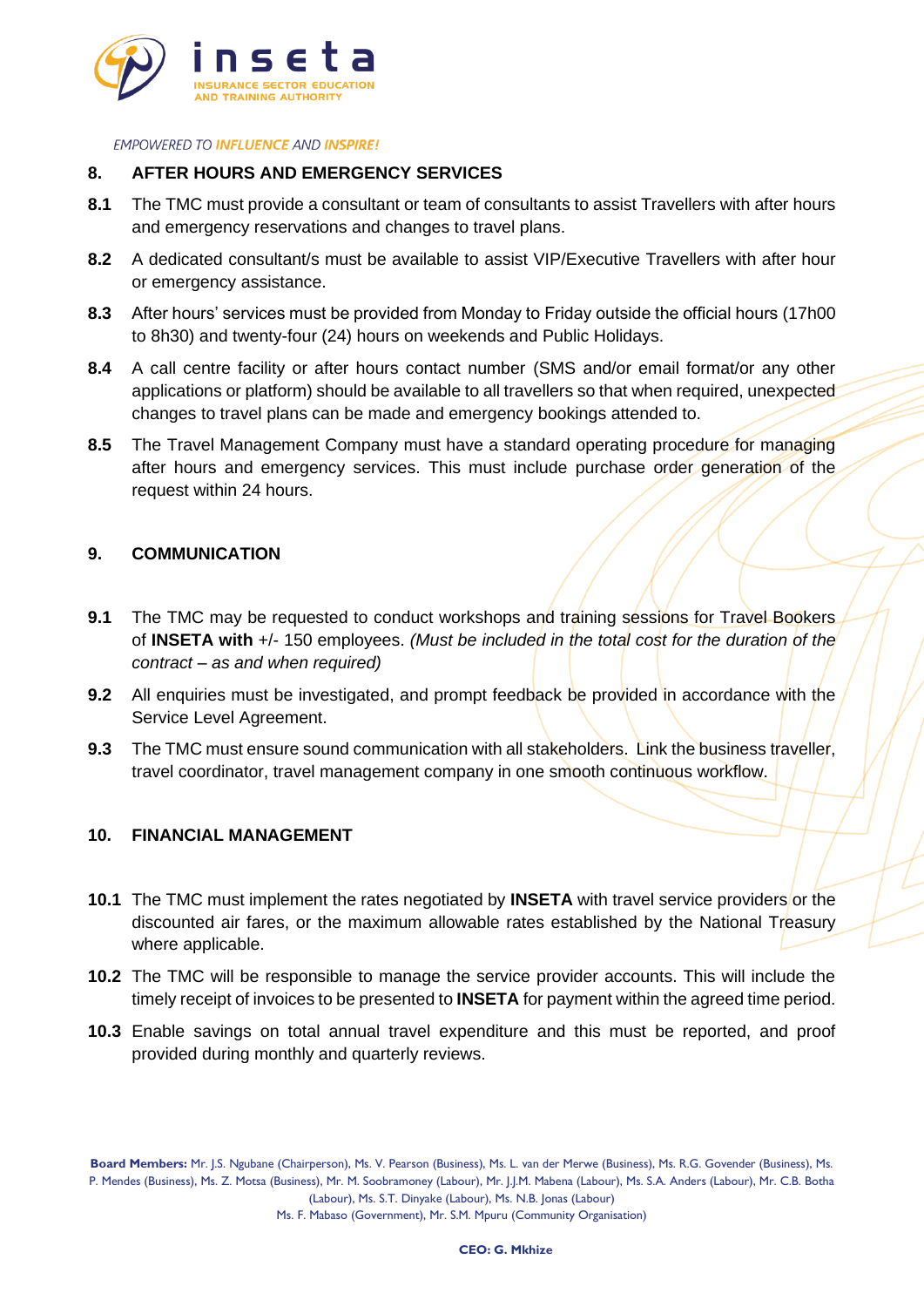

- **10.4** The TMC will be required to offer a 30-day bill-back account facility to institutions should a lodge card not be offered. 'Bill back', refers to the supplier sending the bill back to the TMC, who, in turn, invoices **INSETA** for the services rendered.
- **10.5** Where pre-payments are required for smaller Bed & Breakfast /Guest House facilities, these will be processed by the TMC. These are occasionally required at short notice and even for same day bookings.

#### **10.6 Consolidate Travel Supplier bill-back invoices.**

- **10.7** In certain instances where institutions have a travel lodge card in place, the payment of air, accommodation and ground transportation is consolidated through a corporate card vendor.
- **10.8** The TMC is responsible for the consolidation of invoices and supporting documentation to be provided to **INSETA's** Financial Department on the agreed time period (e.g., weekly). This includes attaching the Travel Authorisation or Purchase Order and other supporting documentation to the invoices reflected on the Service provider bill-back report or the credit card statement.
- **10.9** Ensure Travel Supplier accounts are settled timeously.

## **11. TECHNOLOGY, MANAGEMENT INFORMATION AND REPORTING**

- **11.1** The TMC must have the capability to consolidate all management information related to travel expenses into a single source document with automated reporting tools.
- **11.2** The implementation of an Online Booking Tool to facilitate domestic bookings should be considered to optimise the services and related fees.
- **11.3** All management information and data input must be accurate.

## **12. VALUE ADDED SERVICES**

#### **The TMC must provide the following value-added services:**

Destination information for regional and international destinations:

- **12.1** Health warnings.
- **12.2** Weather forecasts.
- **12.3** Places of interest.
- **12.4** Visa information.
- **12.5** Travel alerts.
- **12.6** Location of hotels and restaurants.
- **12.7** Foreign exchange
- **12.8** International Roaming Charges
- **12.9** Information including the cost of public transport.
- **12.10**Rules and procedures of the airports.
- **12.11**Business etiquette specific to the country.
- **12.12**Airline baggage policy; and

**Board Members:** Mr. J.S. Ngubane (Chairperson), Ms. V. Pearson (Business), Ms. L. van der Merwe (Business), Ms. R.G. Govender (Business), Ms. P. Mendes (Business), Ms. Z. Motsa (Business), Mr. M. Soobramoney (Labour), Mr. J.J.M. Mabena (Labour), Ms. S.A. Anders (Labour), Mr. C.B. Botha (Labour), Ms. S.T. Dinyake (Labour), Ms. N.B. Jonas (Labour)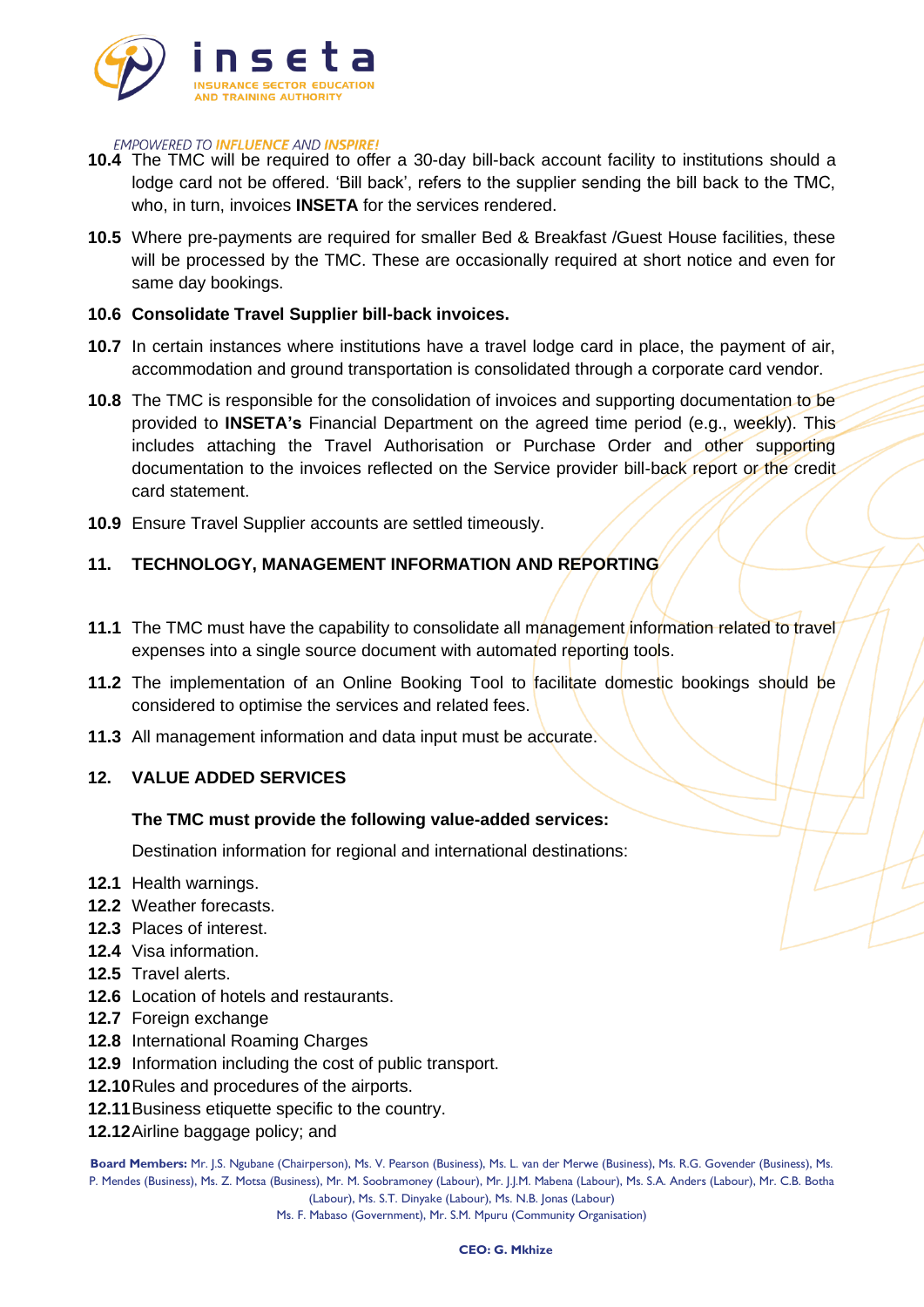

- **12.13**Supplier updates
- **12.14**Insurance cover (international trips)
- **12.15**Electronic voucher retrieval via web and smart phones.
- **12.16**SMS notifications for travel confirmations.
- **12.17**Travel audits.
- **12.18**Global Travel Risk Management.
- **12.19**VIP services for Executives that include but is not limited to check-in support.

## **13. COST MANAGEMENT**

- **13.1** The National Treasury cost containment initiative and the **INSETA's** Travel Policy is establishing a basis for a cost savings culture.
- **13.2** It is the obligation of the TMC Consultant to always advise on the most cost-effective option, and costs should be within the framework of the National Treasury's cost containment instructions.
- **13.3** The TMC plays a pivotal role to provide high quality travel related services that are designed to strike a balance between effective cost management, flexibility, and traveller satisfaction.
- **13.4** The TMC should have in-depth knowledge of the relevant supplier(s)' products, to be able to provide the best option and alternatives that are in accordance with **INSETA's** Travel Policy to ensure that the Traveller reaches his/her destination safely, in reasonable comfort, with minimum disruption, cost effectively and in time to carry out his/her business.

## **14. QUARTERLY AND ANNUAL TRAVEL REVIEWS**

- **14.1** Quarterly reviews are required to be presented by the Travel Management Company on all **INSETA** travel activity in the previous three-month period. These reviews are comprehensive and presented to **INSETA's** Supply Chain Manager and Financial Manager as part of the performance management reviews based on the service levels.
- **14.2** Annual Reviews are also required to be presented to **INSETA's** Senior Executives. (Chief Financial Officer)
- **14.3** These Travel Reviews will include without limitation the following information: Institution to list the information that will be required. The reporting requirements in the National Treasury Instruction 3 of 2016/2017 (Cost Containment Measures related to Travel & Subsistence) may be used as minimum.

**Board Members:** Mr. J.S. Ngubane (Chairperson), Ms. V. Pearson (Business), Ms. L. van der Merwe (Business), Ms. R.G. Govender (Business), Ms. P. Mendes (Business), Ms. Z. Motsa (Business), Mr. M. Soobramoney (Labour), Mr. J.J.M. Mabena (Labour), Ms. S.A. Anders (Labour), Mr. C.B. Botha (Labour), Ms. S.T. Dinyake (Labour), Ms. N.B. Jonas (Labour)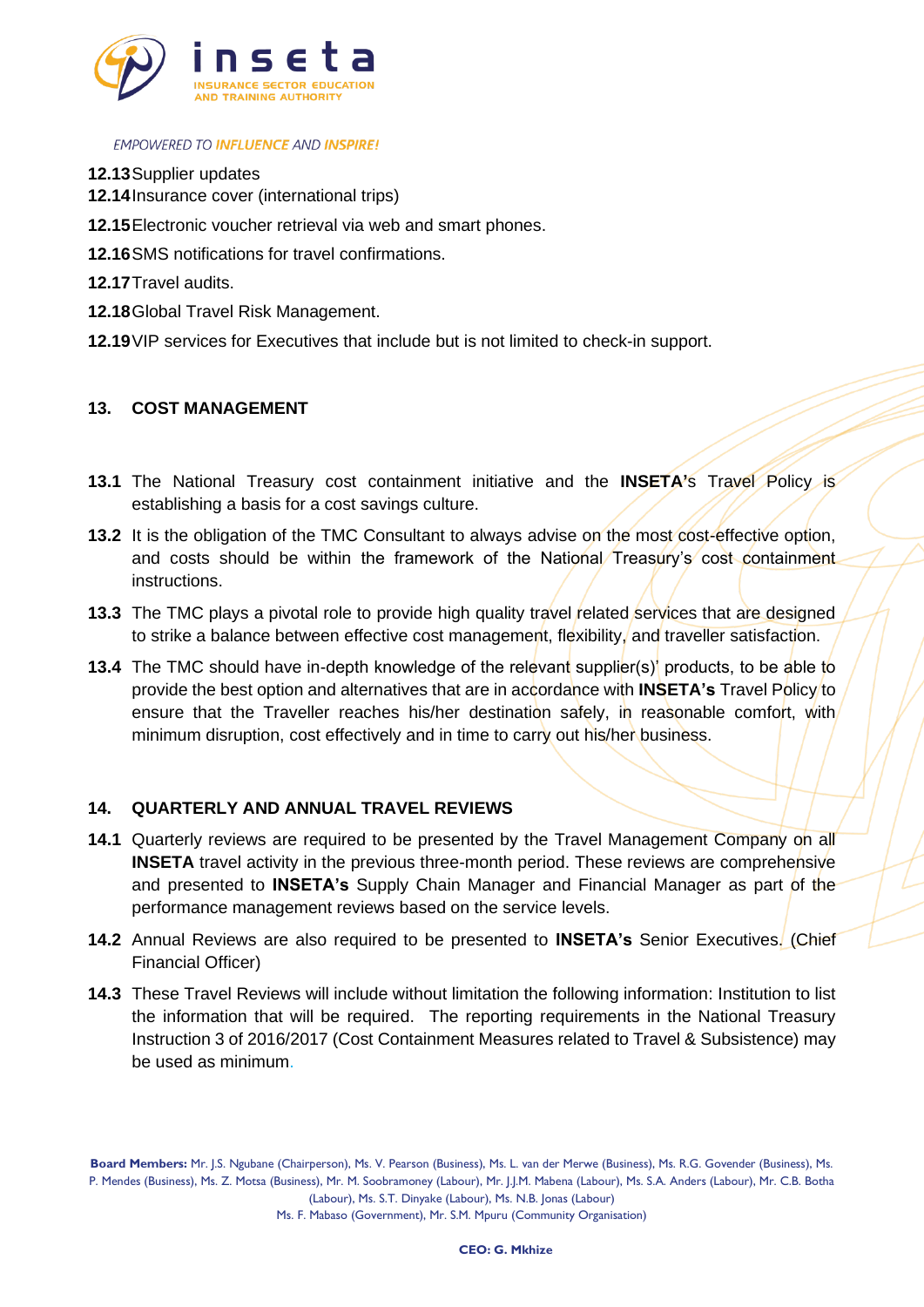

**EMPOWERED TO INFLUENCE AND INSPIRE! 15. OFFICE MANAGEMENT**

- **15.1** The TMC to ensure high quality service to be always delivered to the **INSETA's** travellers.
- **15.2** The TMC is required to provide **INSETA** with highly skilled and qualified human resources of the following roles but not limited to:
	- 15.2.1 Senior Consultants To handle all INSETA executive and board travel
	- 15.2.2 Intermediate Consultants to handle all INSETA staff and other travellers
	- 15.2.3 Junior Consultants
	- 15.2.4 Travel Manager (Operational)
	- 15.2.5 Finance Manager / Branch Accountant
	- 15.2.6 Admin Back Office (Creditors / Debtors/ Finance Processors)
	- 15.2.7 Strategic Account Manager (per hour)
	- 15.2.8 System Administrator (General Admin)

#### **16. TIMEFRAMES**

**16.1** The successful bidder will be appointed for a period of three (3) years.

#### **17. CONTRACTUAL OBLIGATION**

- **17.1** Bidders to fully complete *Standard Bid Document (SBD) 3.3* including all applicable costs including all applicable taxes i.e., Value Added Tax)
- **17.2** In the case of the service provider using sub-contractors, the former will be responsible for ensuring delivery of services from any such sub-contractors and for making any payments to such sub-contractors.
- **17.3** Bidders are required to fully comply with the relevant SCM Legislative Framework as well as application of regulatory prescripts.
- **17.4.** Bidders are also required to take all reasonable steps to protect information, in line with the provisions of the POPIA 4 of 2014.
- **17.5 Bidder will be subjected to annual and quarterly review in terms of measuring satisfactory performance and shall invoke applicable penalties as per contract terms and conditions, where there is unsatisfactory performance.**
- **17.6** The successful bidder will be required to have adequate professional indemnity as well as liability insurance in place (upon parties contracting).

## **18. ABSENCE OF OBLIGATION & CONFIDENTIALITY**

- **18.1** No legal or other obligation shall arise between the service provider and INSETA unless or until both parties have signed a formal contract or Service Level Agreement in place.
- **18.2** The Contract site is at **INSETA (as and when required).**

**Board Members:** Mr. J.S. Ngubane (Chairperson), Ms. V. Pearson (Business), Ms. L. van der Merwe (Business), Ms. R.G. Govender (Business), Ms. P. Mendes (Business), Ms. Z. Motsa (Business), Mr. M. Soobramoney (Labour), Mr. J.J.M. Mabena (Labour), Ms. S.A. Anders (Labour), Mr. C.B. Botha (Labour), Ms. S.T. Dinyake (Labour), Ms. N.B. Jonas (Labour)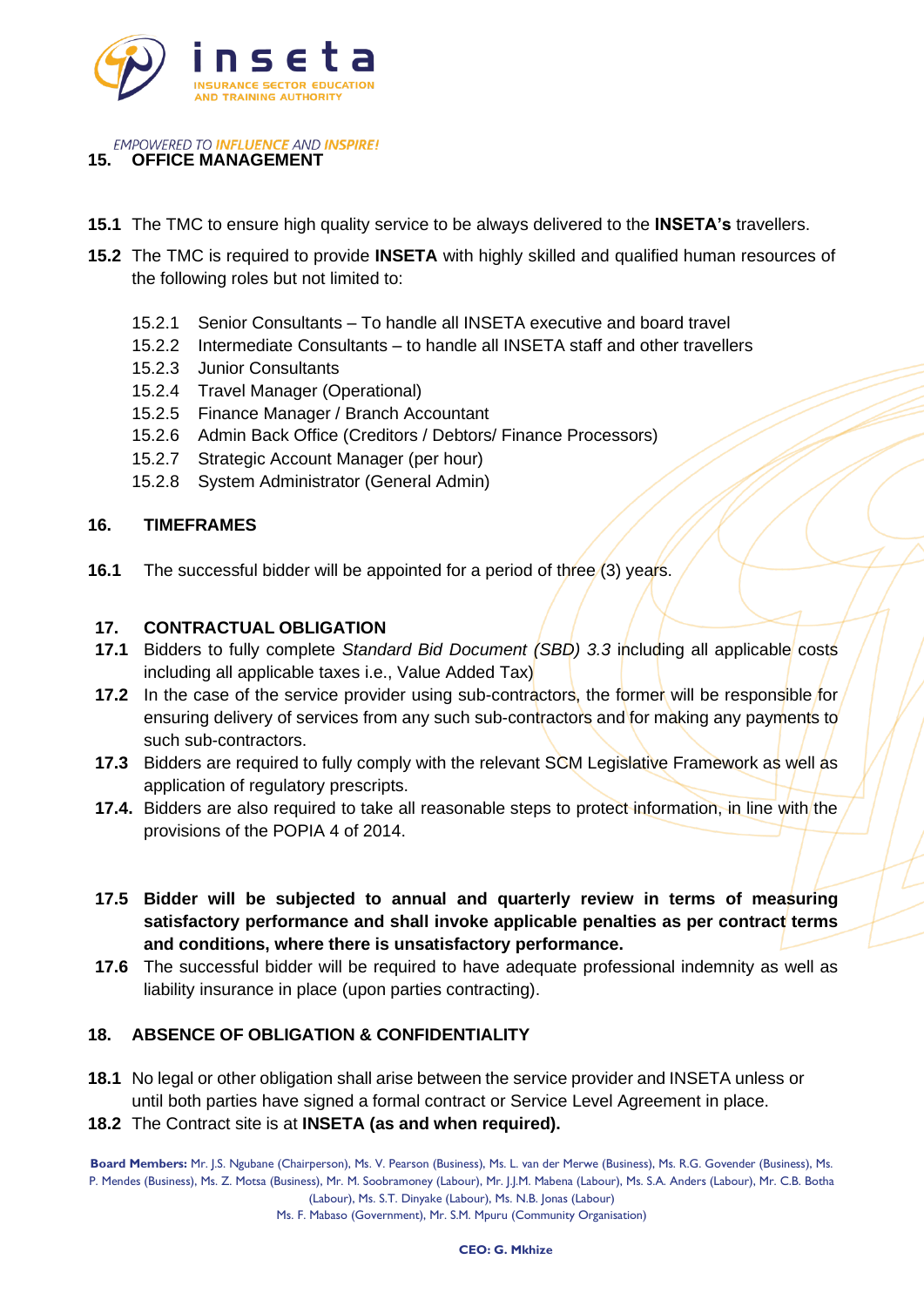

# **19. WORKMEN AND SUPERVISION ON SITE**

**19.1** The service provider shall be held responsible for the conduct of his employees and the conduct of his sub-contractor's employees for the full duration of the contract.

## **20. PREQUALIFICATION CRITERIA (Phase 1)**

- **20.1** The Standard Bid Document (SBD 4) forms as annexured to this BID must be fully completed, signed by the authorized company representative.
- **20.2** Proof of registration on full CSD report *(Central Supplier Database)*
- **20.3** Bidder to provide a valid BBBEE Certificate **(accredited only by SANAS)** or Sworn Affidavit **(DTI or CIPC template).**

*Note: All bidders who do not comply with the items listed above will be disqualified.*

## **21. MANDATORY CRITERIA (Phase 2)**

- **21.1** The bidder must provide a **valid proof of a membership certificate** of **ASATA** (Association of South African Travel Agents). *– valid applies as at closure and duration of the validity of the bid (120 days).*
- **21.2** The bidder must provide a **valid proof of membership certificate or license** of International Air Association **(IATA).** – valid applies as at closure and duration of the validity of the bid (120 days).

*Note: All bidders who do not comply with the items listed above will be disqualified.*

## **22. EVALUATION CRITERIA (Phase 3)**

**22.1** Responses will be evaluated using a predetermined set of evaluation criteria. The evaluation deaare designed to reflect the INSETA's requirements in terms of identifying a suitable service provider and ensure the selection process is transparent and affords all the bidders a fair opportunity for evaluation and selection.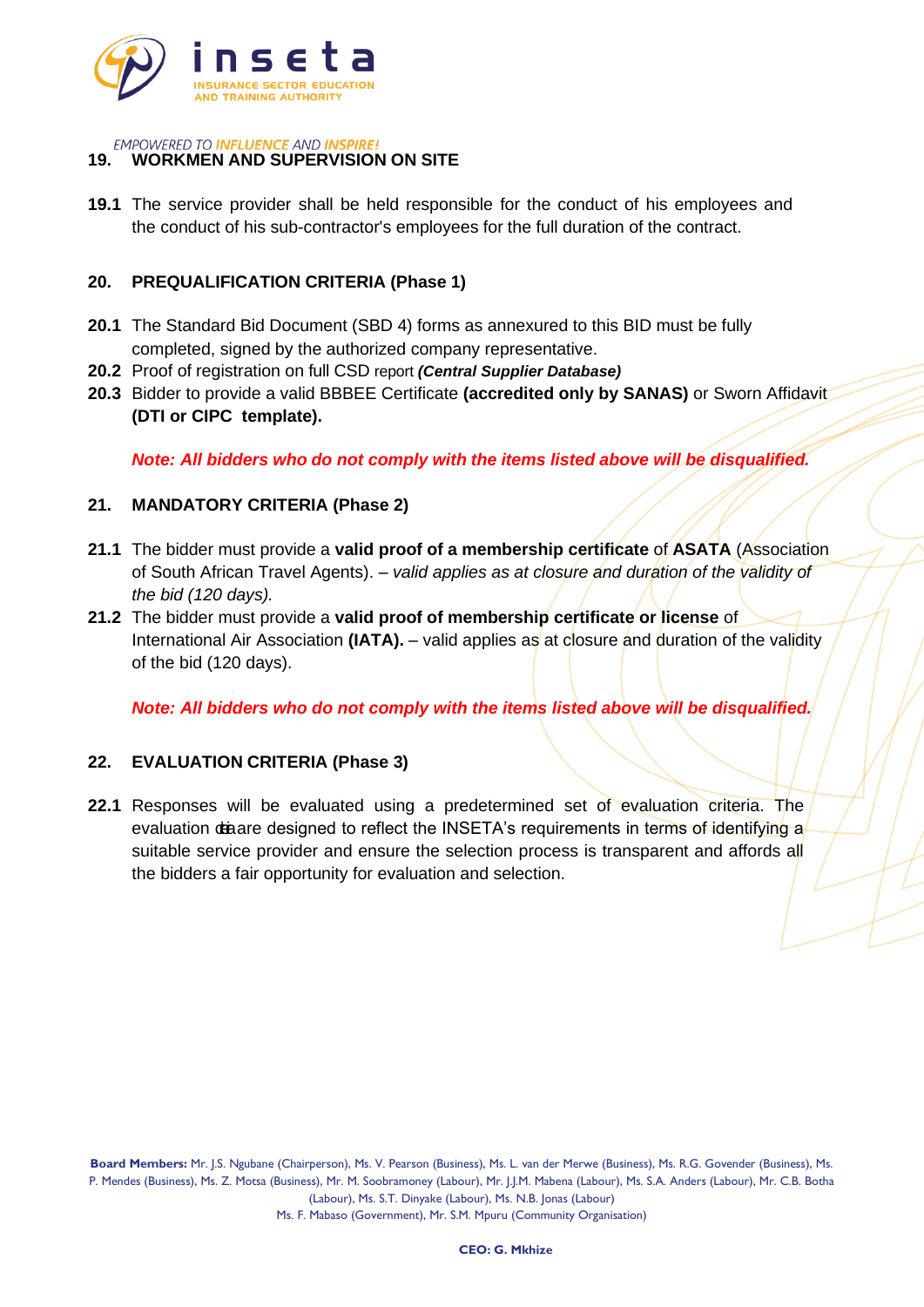

Board Members: Mr. J.S. Ngubane (Chairperson), Ms. V. Pearson (Business), Ms. L. van der Merwe (Business), Ms. R.G. Govender (Business), Ms. P. Mendes (Business), Ms. R. Motsa (Business), Ms. Z. Motsa (Business), Mr. M. So (Labour)

22.2.1 The tender submission will be functionally evaluated out of a minimum of 70 points for the paper-based evaluation- any bidder who scores less than minimum 70 points will not be considered for further evaluation **(demonstration - Phase 3b) which will be scored out 20 points.**

#### **22.2 Functional Evaluation threshold (Phase 3a)**

22.2.2 **The total maximum score for the paper-based evaluation and the demonstration is 100 points.** 

22.2.3 **The bidder who then scores accordingly will be evaluated in terms of Price and BBBEE.**

| <b>Evaluation Area</b>             | <b>Evaluation Criterion</b>                                                                                                                                                                                                  | <b>Maximum Points</b> |
|------------------------------------|------------------------------------------------------------------------------------------------------------------------------------------------------------------------------------------------------------------------------|-----------------------|
| <b>Bidders Experience:</b>         | Bidder must provide reference letters from at least three (3) contactable existing clients (within past 3 years) rendering travel management services                                                                        | 10                    |
| Bidder's proven competency in      | including an on-line booking tool. (The reference letter must be signed, dated, on a company letterhead of the referee and must have contactable email                                                                       |                       |
| rendering the required services,   | address)                                                                                                                                                                                                                     |                       |
| including on-line booking tool.    | Minimum 3 reference letters from existing client (past $3 \text{ years}$ ) = 5 points                                                                                                                                        |                       |
|                                    | Above 3 reference letters from existing client (past $3$ years) = 10 points                                                                                                                                                  |                       |
|                                    | Non-compliance with minimum points $= 0$ points                                                                                                                                                                              |                       |
|                                    | INSETA reserves the right to conduct due diligence in terms of the reference letters submitted                                                                                                                               |                       |
| <b>Methodology and</b>             | Bidder must provide a detailed transition plan for implementing the service without service interruptions and engage with the incumbent service provider                                                                     | 15                    |
| transition/project                 | (NEXUS) and the client (INSETA) to ensure a smooth transition.                                                                                                                                                               |                       |
| implementation plan:               | Description of your reservations processes, group bookings, afterhours and emergency services in detail, including applicable turnaround times.                                                                              |                       |
| The bidder to demonstrate detailed | Description of your communication process where the traveller, travel co-ordinator/booker and travel management company will be linked in one                                                                                |                       |
| approach, methodology and          | smooth continuous workflow and how you will ensure that travel bookers are informed of the travel booking processes, including applicable turnaround                                                                         |                       |
| transition plan aligned to         | times.                                                                                                                                                                                                                       |                       |
| timeframes (Project plan) to be    | An overview of your back-office processes, describe roles and responsibilities of assigned staff and provide the staff structure for this account, including                                                                 |                       |
| adopted in the contract.           | applicable turnaround times.<br>$15 = \text{points}$                                                                                                                                                                         |                       |
|                                    | Non-compliance with allocated points $= 0$ points                                                                                                                                                                            |                       |
| <b>Financial Management</b>        | Bidder must describe how implementation of negotiated rates and maximum allowable rates established by the National Treasury.                                                                                                | 15                    |
|                                    | Bidder must describe how the 30-day bill-back account facility will be managed, timing and deliverables.                                                                                                                     |                       |
|                                    | Bidder must describe how pre-payments will be handled where it is required for smaller Bed & Breakfast /Guest House facilities.                                                                                              |                       |
|                                    | Bidder must describe how invoicing will be handled, including the process of rectifying discrepancies between purchase orders and invoices,                                                                                  |                       |
|                                    | supporting documentation, reconciliation of transactions and the timely provision of invoices to INSETA.                                                                                                                     |                       |
|                                    | Please describe credit card reconciliation process, timing, and deliverables.                                                                                                                                                |                       |
|                                    | $15 = \text{points}$                                                                                                                                                                                                         |                       |
|                                    | Non-compliance with allocated points $= 0$ points                                                                                                                                                                            |                       |
| <b>Technology, Management</b>      | Bidder must provide methodology with the following details:                                                                                                                                                                  | 15                    |
| <b>Information and Reporting</b>   | The proposed booking system which includes access, user rights, approval workflows (integration with the INSETA) approval levels, allowance for                                                                              |                       |
|                                    | accounting and reporting as and when required.                                                                                                                                                                               |                       |
|                                    | Bidder must describe how INSETA travel consultant/ users' access and book web airfares, and hotel web rates.                                                                                                                 |                       |
|                                    | Bidder must describe how you will manage data and management information <i>(in compliance with the POPI Act 4 of 2014)</i> such as traveller profiles,                                                                      |                       |
|                                    | tracking of savings and missed savings, tracking of unused airline tickets, cancellation, traveller behaviour, and transaction level data.                                                                                   |                       |
|                                    | Bidder must provide actual examples of standard reports currently have available and examples of customised reports and dashboards.<br>Bidder must provide monthly reporting requirement as prescribed by National Treasury. |                       |
|                                    | $15 =$ points                                                                                                                                                                                                                |                       |
|                                    | Non-compliance with allocated points $= 0$ points                                                                                                                                                                            |                       |
|                                    |                                                                                                                                                                                                                              |                       |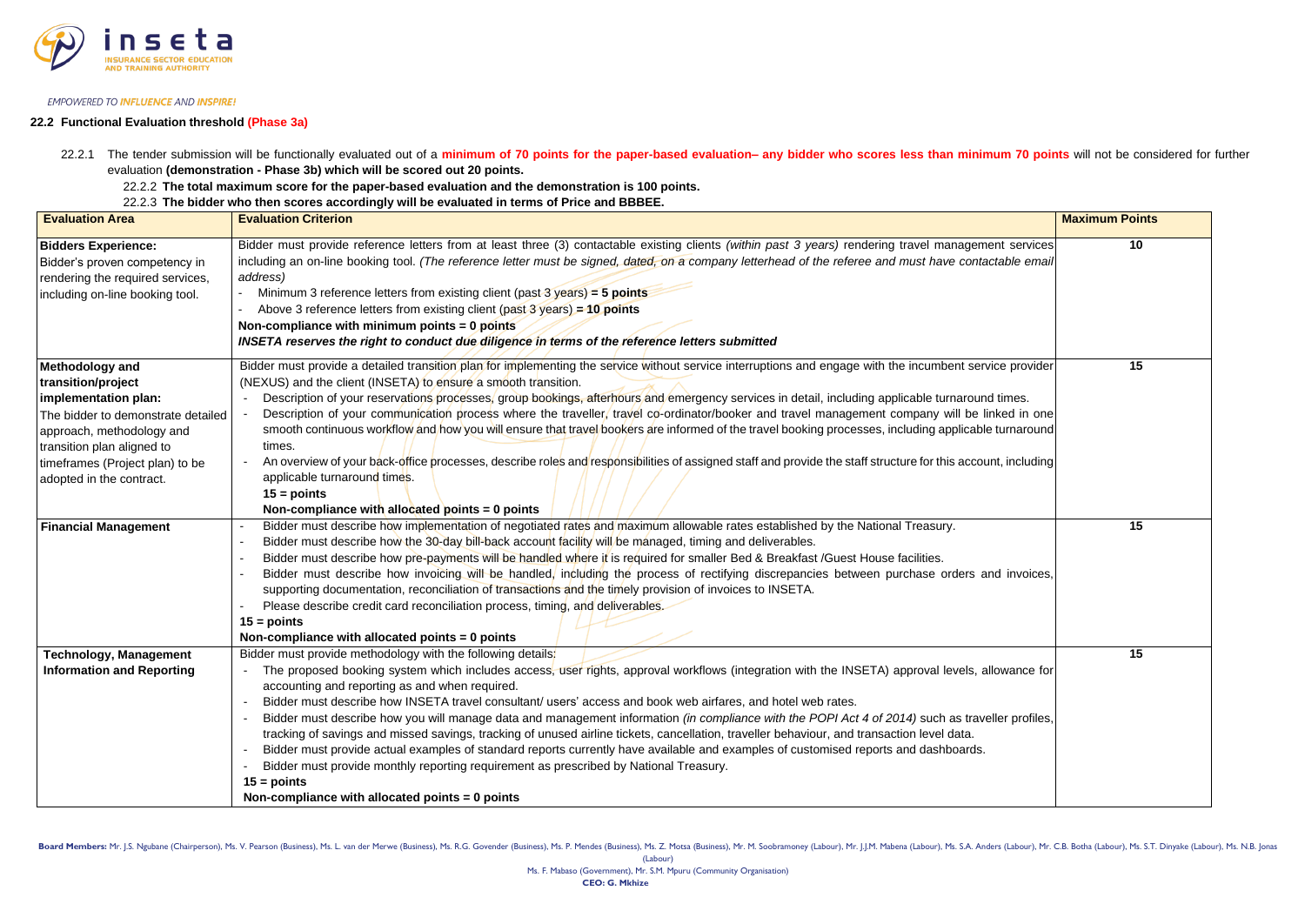

| <b>Evaluation Area</b>            | <b>Evaluation Criterion</b>                                                                                                                                                    | <b>Maximum Points</b> |
|-----------------------------------|--------------------------------------------------------------------------------------------------------------------------------------------------------------------------------|-----------------------|
| <b>Account Management and</b>     | Bidder must provide the proposed Account Management structure / organogram.                                                                                                    | 15                    |
| <b>Customer Satisfaction</b>      | Bidder must describe what quality control procedures/ processes you have in place to ensure that your clients receive consistent quality service.                              |                       |
| procedure                         | Bidder must provide describe how queries, requests, changes and cancellations will be handled.                                                                                 |                       |
|                                   | Bidder must detail mitigation and issue resolution process and a detailed response indicating performance standards with respect to resolving service                          |                       |
|                                   | issues as well as Bidder must detail how the service levels are managed including customer satisfaction surveys - and provide an example of a<br>customer satisfaction survey. |                       |
|                                   | Bidder must indicate what workshops/training will be provided to Travel consultant and Travel Bookers of INSETA.                                                               |                       |
|                                   | $15 = \text{points}$                                                                                                                                                           |                       |
|                                   | Non-compliance with allocated points $= 0$ points                                                                                                                              |                       |
| <b>Cost Management and Value-</b> | Bidder must describe how cost savings will be realised savings on annual travel spend and detailed strategic cost savings 5 = points                                           | 10                    |
| <b>Added Services</b>             | Bidder must provide detailed information on any value-added services on offer. $10 =$ points                                                                                   |                       |
|                                   |                                                                                                                                                                                |                       |
| <b>Total</b>                      |                                                                                                                                                                                | 80                    |
|                                   |                                                                                                                                                                                |                       |

|                        | <b>Maximum Points</b> |
|------------------------|-----------------------|
| ice.                   | 15                    |
| g service<br>nple of a |                       |
|                        | 10                    |
|                        | 80                    |

#### **22.3 Demonstration Evaluation Criteria (Phase 3b)**

22.3.1 The evaluation is based on functionality of the services and booking tool, which will be evaluated using the following and maximum **20 points.**

22.3.2 Bidders will be give 24 hour notice to come and demonstrate the online booking tool. The demonstrations will be held at the INSETA offices (37 Empire Road, Parktown Johannesburg)

| <b>Evaluation Area</b> | <b>Functional Criteria</b>                                                                                                                                                                                                                                                                                                                                                                                                                                                                                                                                                                                          |                       |
|------------------------|---------------------------------------------------------------------------------------------------------------------------------------------------------------------------------------------------------------------------------------------------------------------------------------------------------------------------------------------------------------------------------------------------------------------------------------------------------------------------------------------------------------------------------------------------------------------------------------------------------------------|-----------------------|
|                        |                                                                                                                                                                                                                                                                                                                                                                                                                                                                                                                                                                                                                     | <b>Maximum Points</b> |
| <b>Demonstration</b>   | Bidder must demonstrate an Online booking system reflecting the following: $\neq$ 20 points /                                                                                                                                                                                                                                                                                                                                                                                                                                                                                                                       |                       |
|                        | Access, user rights, approval workflows (integration with the INSETA) approval levels<br>How INSETA travel consultant/ users' access and book web airfares, and hotel web rates.<br>Data management information such as traveller profiles, tracking of savings and missed savings, tracking of unused airline tickets, cancellation, traveller behaviour<br>(dashboard), and transaction level data.<br>Standard reports currently have available and examples of customised reports and dashboards.<br>Reporting requirement as prescribed by National Treasury.<br>Noncompliance with full criteria $0 =$ points | 20                    |
|                        |                                                                                                                                                                                                                                                                                                                                                                                                                                                                                                                                                                                                                     |                       |
| <b>Total</b>           |                                                                                                                                                                                                                                                                                                                                                                                                                                                                                                                                                                                                                     | 20                    |

22.3.2 Bidders who obtain less than the threshold of **20 points** will be declared non- responsive and therefore will not be eligible for evaluation Price and BBBEE.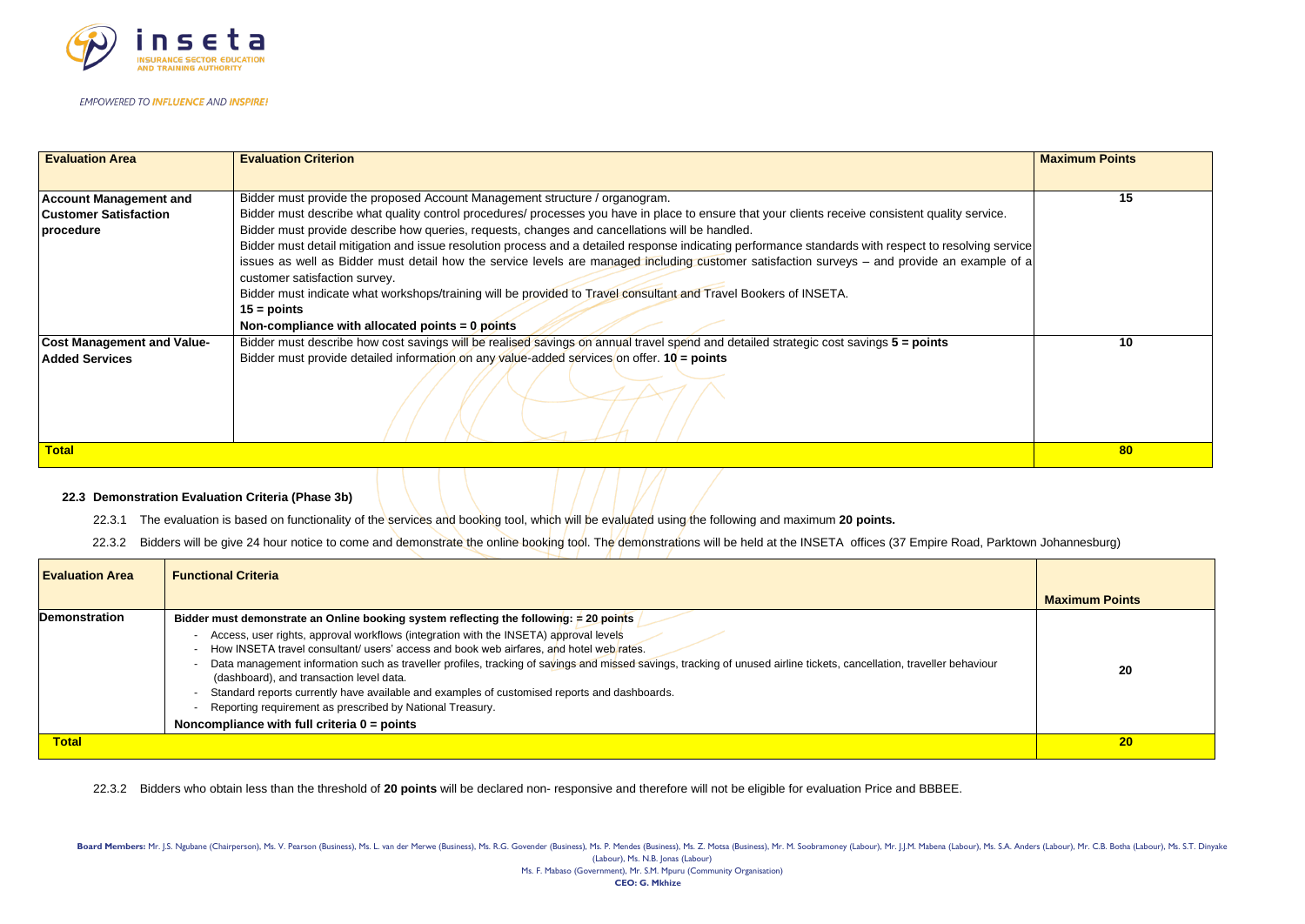

#### **22 Preference Evaluation**

#### **22.1 BBBEE and Price**

As the tender **price is estimated to be between R30 000 and R50 million including VAT**, the tender responseswill be evaluated on the **80/20**-point system.

## **23 ADJUDICATION USING A POINT SYSTEM**

- 23.1 The bidder obtaining the highest number of total points will be awarded the contract unless objective criteria justify the award to another bidder.
- 23.2 Preference points shall be calculated after process has been brought to a comparative basistaking into account all factors of non-firm prices.
- **23.3** In the event that two or more bids have scored equal points in terms of price and preference points for BBBEE, the successful bid must be the one scoring the highest number of preference points for BBBEE - in terms of INSETA Supply Chain Management Policy and Procedures.
- **23.4** However, when functionality is part of the evaluation process and two or more bids have scored equal points for BBBEE, the successful bid must be the one scoring the highest scorefor functionality.
- **23.5** Should two or more bids be equal in all respect; the award shall be decided by the drawing of lots.

# **24 POINTS AWARDED FOR PRICE AND BBBEE PREFERENCE POINT**

The **80/20** preference point system

A maximum of **80** points is allocated for price on the following basis:

 $Ps = 80$  {1- (Pt – P min)}

## P min

#### Where:

| Ps   | Points scored for comparative price of bid under |
|------|--------------------------------------------------|
|      | Consideration                                    |
| Pt   | Comparative price of bid under consideration     |
| Pmin | Comparative price of lowest acceptable bid       |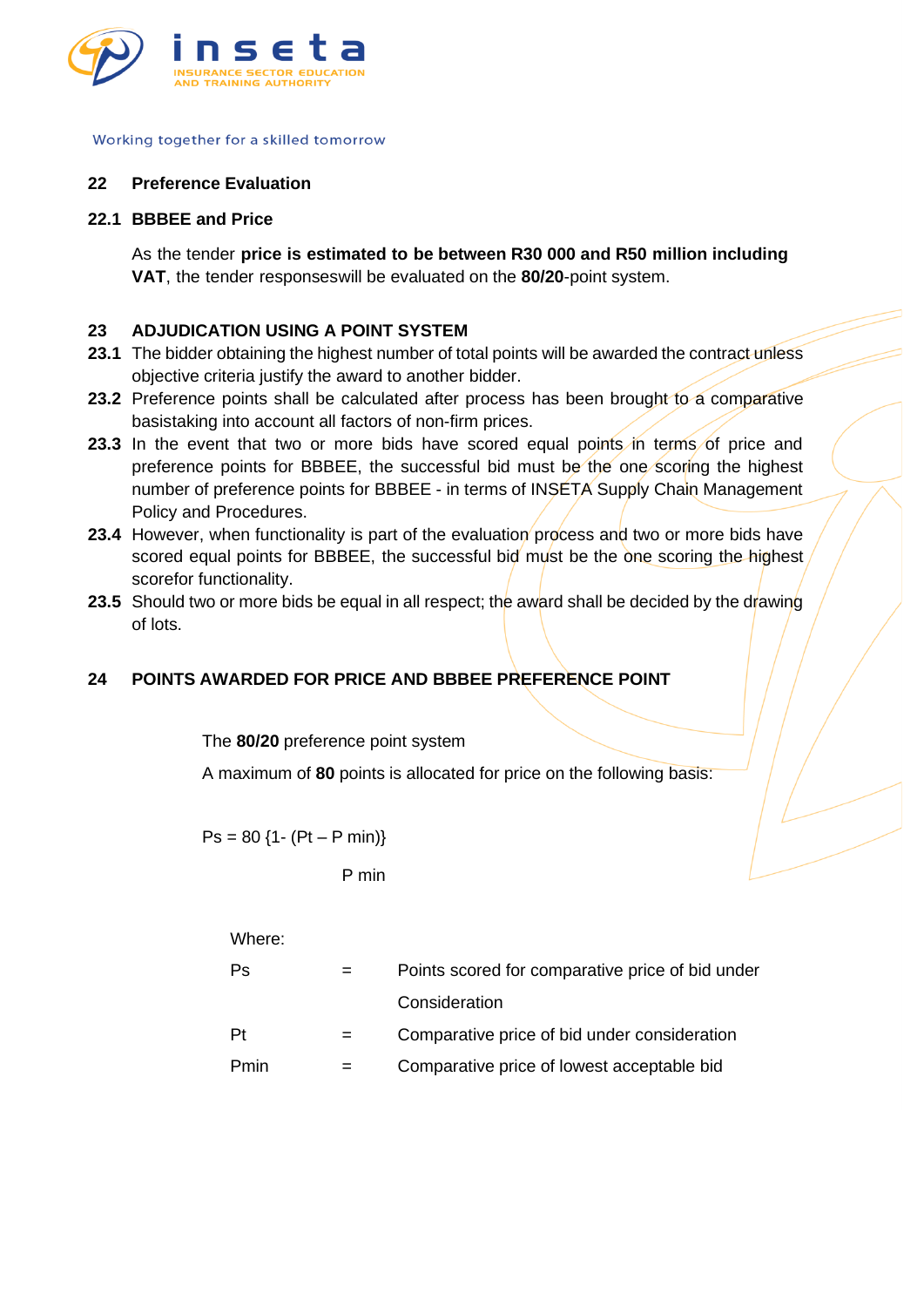

# **25 B-BBEE PREFERENTIAL POINTS WILL BE AWARDED AS FOLLOWS:**

| <b>B-BBEE Status Level of contributor</b> | Number of points 80/20 system |
|-------------------------------------------|-------------------------------|
| 1                                         | 20                            |
| $\overline{2}$                            | 18                            |
| 3                                         | 14                            |
| $\overline{4}$                            | 12                            |
| 5                                         | 8                             |
| $\,6\,$                                   | 6                             |
| 7                                         | 4                             |
| 8                                         | $\overline{2}$                |
| Non-compliant contributor                 | 0                             |
|                                           |                               |

- **25.1** Bidders who qualify as EME's and QSE's in terms of the B-BBEE Act must submit a Sworn affidavit. Misrepresentation of information constitutes a criminal offence.
- **25.2** Bidders other than EME's or QSE's must submit their original and valid B-BBEE status levelverification certificate or a certified copy thereof, substantiating their B-BBEE rating issued by SANAS.
- **25.3** Tertiary institutions and public entities will be required to submit their B-BBEE status level certificates in terms of the specialized scorecard contained in the B-BBEE Codes of Good Practice.

## **26 Consortium**

- **26.1** A consortium is an association of two or more individuals, companies, organisations or governments (or any combination of these entities) with the objective of participating in a common activity or pooling their resources for achieving a common goal.
- **26.2** A consortium requires that each participant retains its separate legal status and the consortium's control over each participant is generally limited to activities involving the joint endeavour, particularly the division of profits. A consortium is formed by contract, which delignates the rights and obligations of each member.
- **26.3** In a consortium, only the lead bidder's credentials both in terms of financial and technical qualifications are considered. Therefore, the interpretation and application to a RFQ/Bid process is such that the lead partner is identified, and the following requirements are required as follows:
	- **a) Lead Partner**
		- **-** All administrative documents (consortium agreement between the lead partner and the partner)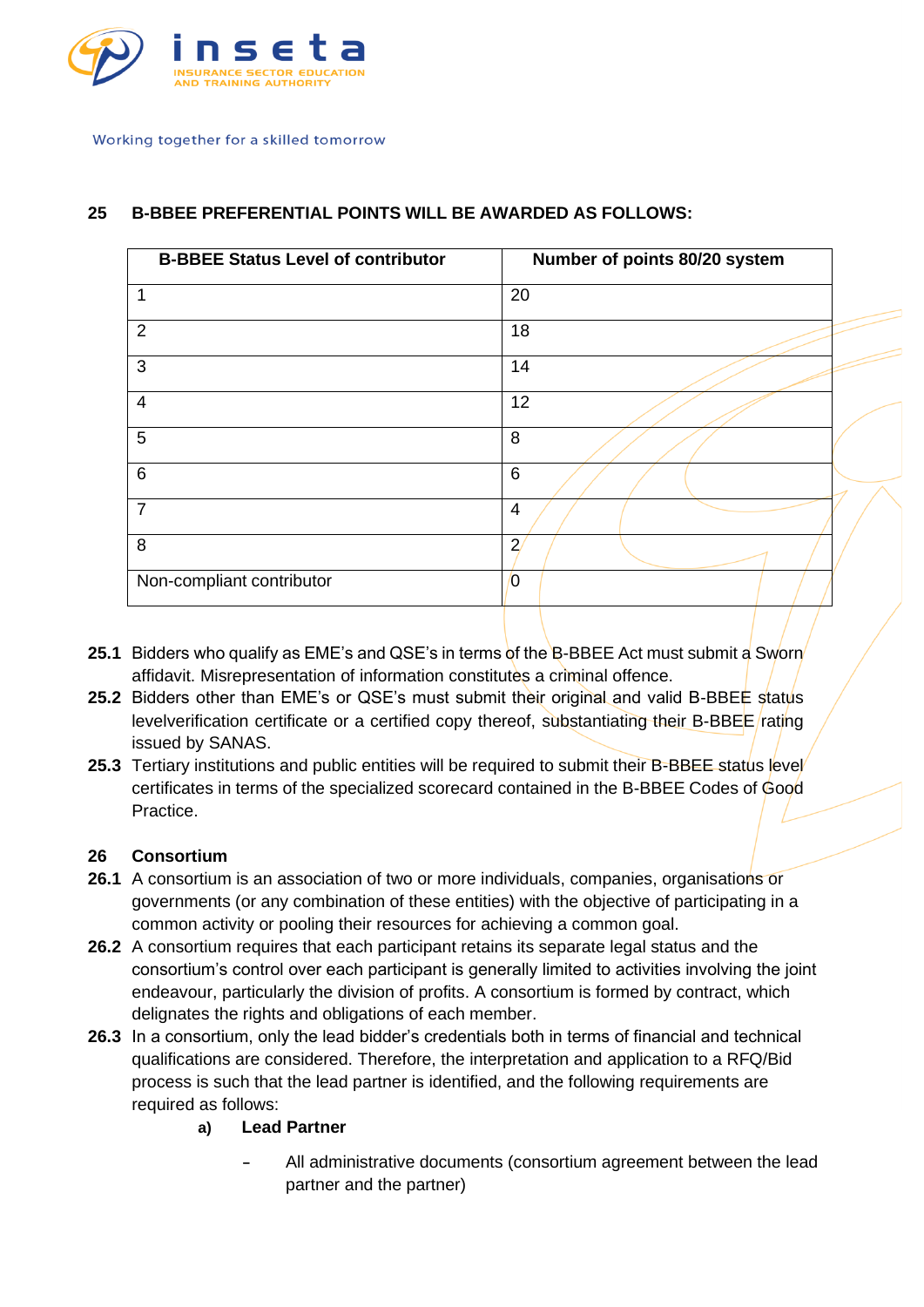

**-** Technical requirements (which will show in the proposal and other requirements why the need for the consortium, which for all intent and purpose fulfils the requirements of the bid through combination of skills)

# **b) Partner**

- **-** Proof of CSD registration.
- **-** Tax Pin.
- **-** BBBEE Sworn-Affidavit.
- **-** SBD 4
- 26.4 It should be taken into cognisance that although the lead partner is the qualifying entity, the partner should prove that it can do business with state-owned entities, through CSD registration, proof that the taxes are compliant, its level of BBBEE status in order to align with the BBBEE status level required by the BID, declare interest and answer questions that it is not a disqualified entity with the National Treasury. The foregoing ensures compliance from an SCM process perspective that the consortium is in order.
- **26.5** Of importance is that in a consortium, each individual team members retain their identities.

## **26.6 A joint venture**

26.6.1 venture is a business entity created by two or more parties, generally characterized by shared ownership, returns and risks and shared governance.

# **27. Incorporated Joint Venture:**

- **27.1** SCM documents are filled in by the joint venture in the name of the joint venture, although the submission of administrative documents (partnership agreement between parties) will be completed in the name of the joint venture, and the following will be required from both parties, amongst others
	- a) SBD 4
	- b) SBD 6
	- c) Tax pin
	- d) CSD registration.
	- e) The JV agreement will direct which bank account of the two entities will be used.
	- f) Consolidated Joint BBBEE Certificate.

# **28 Incorporated Joint Venture**

- **28.1** This aligned to a registered entity or company. A registered entity/ company with a consolidated BBBEE certificate and a bank account in the name of the Joint venture. The required compliance documents must be complete by the entity/ company the name of the joint venture, and the following will be required amongst others
	- a) SBD 4
	- b) SBD 6
	- c) Tax pin
	- d) CSD registration.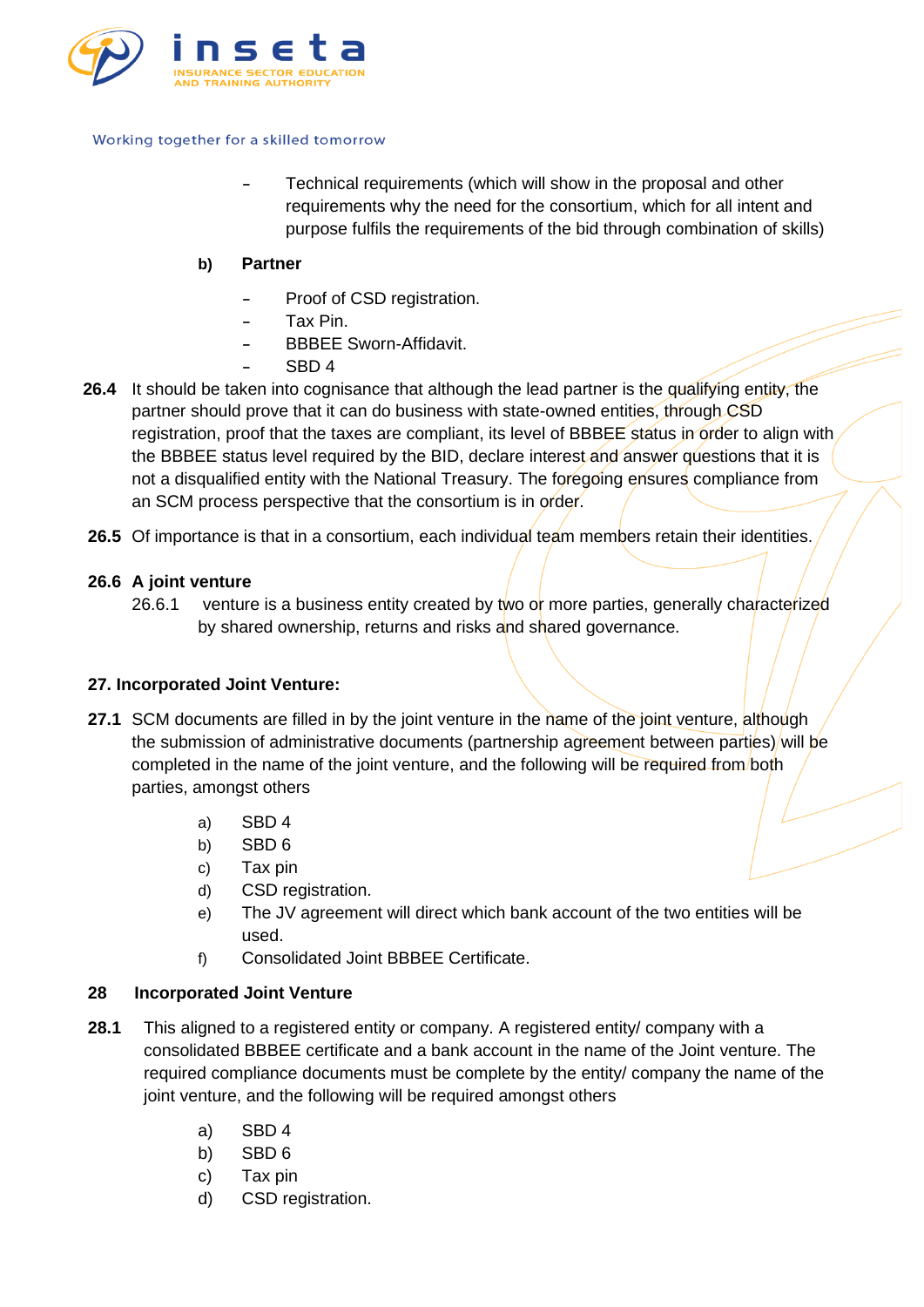

- e) The JV agreement will direct which bank account of the two entities will be used.
- f) Consolidated Joint BBBEE Certificate.
- **28.2** A person will not be awarded points for B-BBEE status level if it is indicated in the bid documents that such a bidder intends sub-contracting more than 25% of the value of the contract to any other enterprise that does not qualify for at least the points that such a bidderqualifies for, unless the intended Sub-contractor is an EME that has the capacity and the ability to execute the sub-contract.
- **28.3** A person awarded a contract may not sub-contract more than 25% of the value of the contractto any other enterprise that does not have equal or higher B-BBEE status level than the person concerned, unless the contract is sub-contracted to an EME that has the capacity andthe ability to execute the sub-contract.

## **29. COMMUNICATION**

**29.1** Respondents are warned that a response will be disqualified should any attempt be made bya bidder either directly or indirectly to canvass any officer(s) or employees of INSETA in respect of BID process, between the closing date and the date of the award of the business.

All enquiries relating to this BID should be emailed *three days before the closing date.*

# **30 CONDITIONS TO BE OBSERVED WHEN BIDDING**

The organization does not bind itself to accept the lowest or any BID, nor shall it be responsible for or pay any expenses or losses which may be incurred by the bidder/in the preparation and delivery of his BID submission. The organization also reserves the right to withdraw or cancel the BID at any stage.

No BID shall be deemed to have been accepted unless and until a formal contract / letter of award is prepared and executed.

The competitive shall remain open for acceptance by the Organization for a period of **120 days** from the closing date of the BID Enquiry.

## **INSETA reserves the right to:**

- **30.1** Not evaluate and award a bid that do not comply strictly with this BID document.
- **30.2** Make a selection solely on the information received in the Bid Document and Enter into negotiations with any one or more of preferred bidder(s) based on the criteria specified in theterms of reference.
- **30.3** Contact any bidder during the evaluation process, in order to clarify any information, withoutinforming any other bidders. During the evaluation process, no change in the content of the BID shall be sought, offered or permitted.
- **30.4** Cancel this BID at any time as prescribed in the PPPFA.
- **30.5** Should bidder(s) be selected for further negotiations, they will be chosen on the basis of theof cost effectiveness and the principal of value for money not necessarily on the basis of the lowest costs.